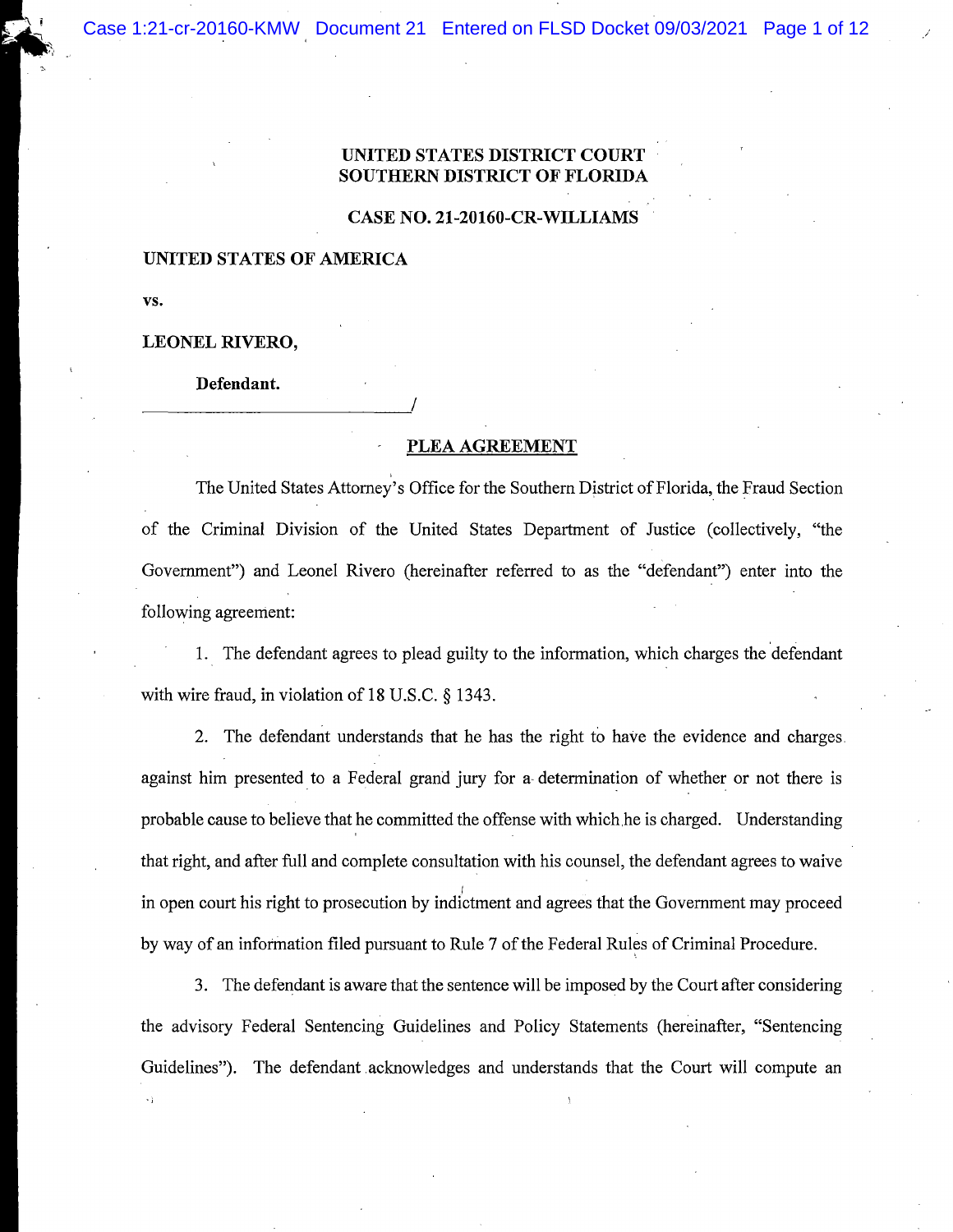À

advisory sentence under the Sentencing Guidelines and that the applicable guidelines will be determined by the Court relying in part on the results of a pre-sentence investigation by the Court's probation office, which investigation will commence after the guilty plea has been entered. The defendant is also aware that, under certain circumstances, the Court may depart from the advisory Sentencing Guidelines range that it has computed, and may raise or lower that advisory sentence under the Sentencing Guidelines. The defendant is further aware and understands that the Court is required to consider the advisory guideline range determined under the Sentencing Guidelines, but is not bound to impose a sentence within that advisory range; the Court is permitted to tailor the ultimate sentence in light of other statutory concerns, and such sentence may be either more severe or less severe than the Sentencing Guidelines' advisory range. Knowing these facts, the defendant understands and acknowledges that the Court has the authority to impose any sentence within and up to the statutory maximum authorized by law for the offense identified in paragraph 1 and that the defendant may not withdraw the plea solely as a result of the sentence imposed.

4. The defendant also understands and acknowledges that the Court may impose a statutory maximum term of imprisonment of up to twenty years, followed by a term of supervised release of up to three years. In addition to a term of imprisonment and supervised release, the  $\sim$ Court may impose as to each count of conviction a maximum fine the greater of (a) \$250,000 or (b) twice the gross pecuniary loss incurred by the victims in this case. The defendant acknowledges that restitution must also be imposed.

5. The defendant further understands and acknowledges that, in addition to any sentence imposed under paragraph 4 of this agreement, a special assessment in the amount of \$100 will be imposed on the defendant. The defendant agrees that any special assessment imposed shall be paid at the time of sentencing. If the defendant is financially unable to pay the special assessment,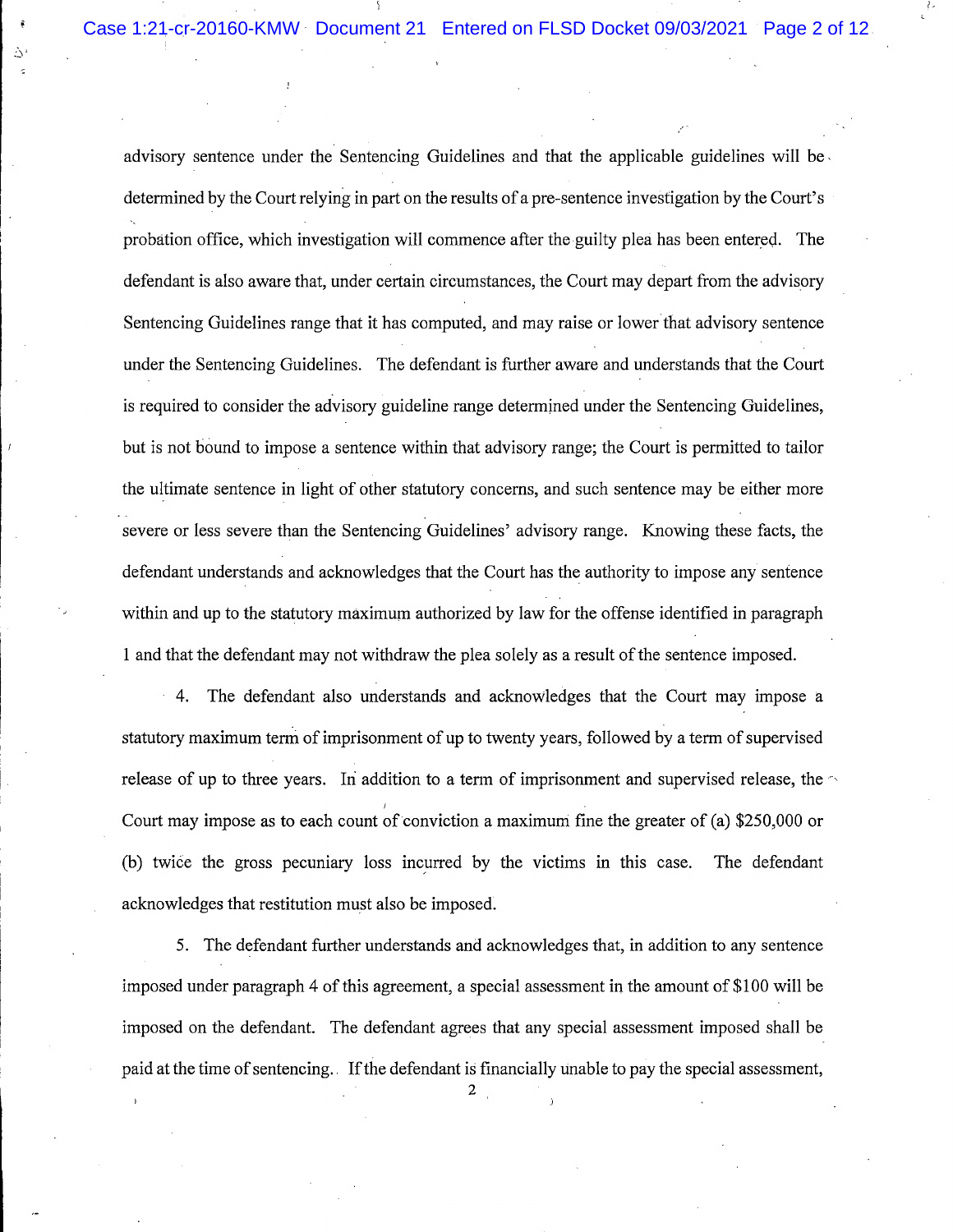the defendant agrees to present evidence to the Government and the Court at the time of sentencing as to the reasons for the defendant's failure to pay.

6. The Government reserves the right to inform the Court and the probation office of all facts pertinent to the sentencing process, including all relevant information concerning the offenses committed, whether charged or not, as well as concerning the defendant and the defendant's background. Subject only to the express terms of any agreed-upon sentencing recommendations contained in this agreement, the Government further reserves the right to make any recommendation as to the quality and quantity of punishment.

7. The Government agrees that it will recommend at sentencing that the Court reduce by two levels the Sentencing Guidelines level applicable to the defendant's offense, pursuant to Section 3E1.1(a) of the Sentencing Guidelines, based upon the defendant's recognition and affirmative and timely acceptance of personal responsibility. If at the time of sentencing the defendant's offense level is determined to be 16 or greater, the Government will file a motion requesting an additional one level decrease pursuant to Section 3E1.1(b) of the Sentencing Guidelines, stating that the defendant has assisted authorities in the investigation or prosecution of the defendant's own misconduct by timely notifying authorities of the defendant's intention to enter a plea of guilty, thereby permitting the Government to avoid preparing for trial and permitting the Government and the Court to allocate their resources efficiently. The Government further agrees to recommend that the defendant be sentenced within the advisory guideline range as that range is determined by the Court. The Government, however, will not be required to make this motion and these recommendations if the defendant: (1) fails or refuses to make a full, accurate and complete disclosure to the probation office of the circumstances surrounding the relevant offense conduct; or (2) commits any misconduct after entering into this plea agreement, including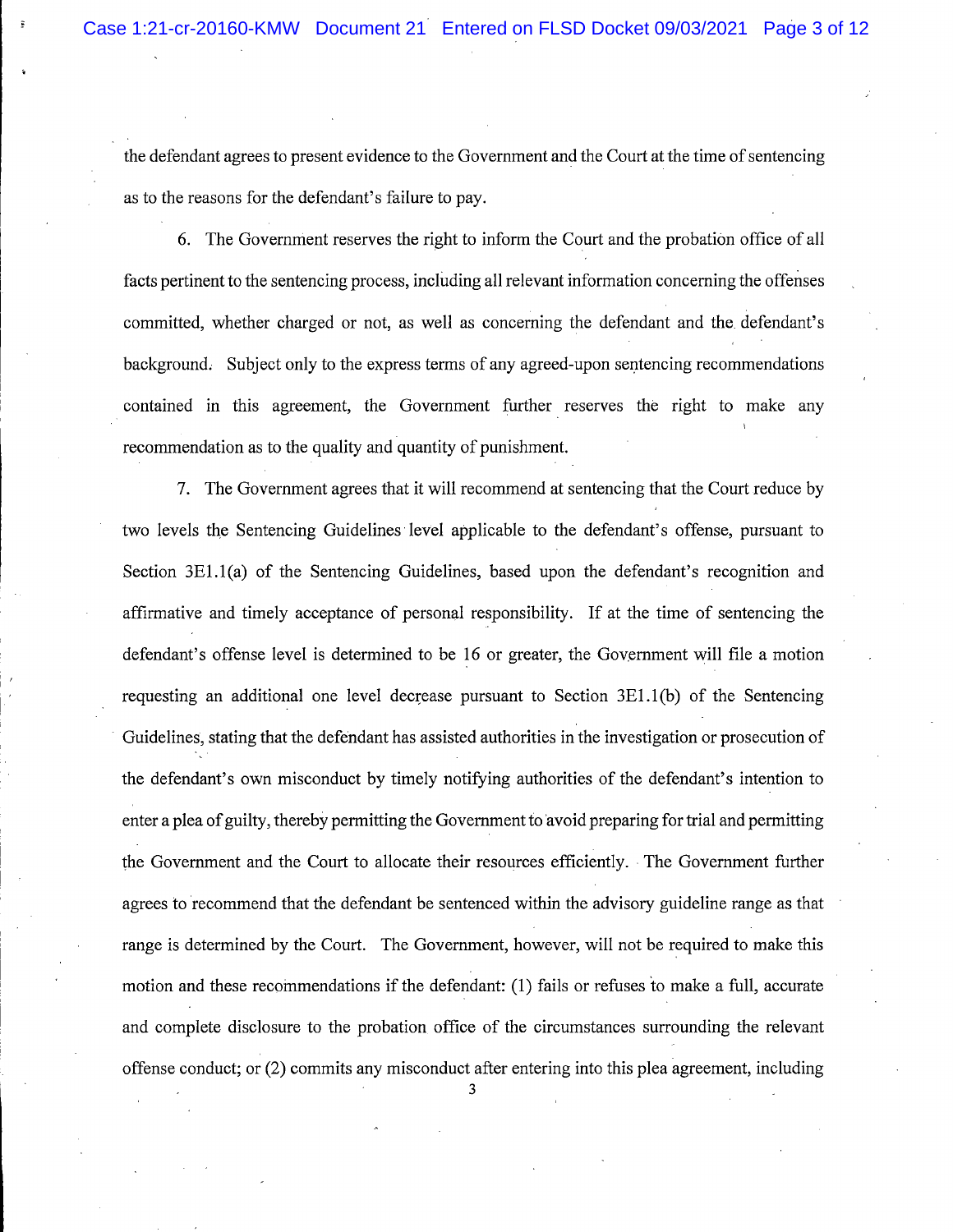but not limited to committing a state or federal offense, violating any term of release, or making false statements or misrepresentations to any governmental entity or official.

8. Acknowledging that the parties' recommendations as to sentencing are not binding on the probation office or the Court, the Government and the defendant agree that, at sentencing:

 $(a)$ the Government and the defendant shall jointly recommend that the relevant amount of actual, probable, or intended loss under Section  $2B1.1(b)(1)$  of the Sentencing Guidelines resulting from the offense committed by the defendant in this case is between \$1.5 million and \$3.5 million.

9. The defendant is aware that the sentence has not yet been determined by the Court. The defendant also is aware that any estimate of the probable sentencing range or sentence that the defendant may receive, whether that estimate comes from the defendant's attorney, the Government, or the probation office, is a prediction, not a promise, and is not binding on the Government, the probation office or the Court. The defendant understands further that any recommendation that the Government makes to the Court as to sentencing, whether pursuant to this agreement or otherwise, is not binding on the Court and the Court may disregard the recommendation in its entirety. The defendant understands and acknowledges, as previously acknowledged in paragraph 3 above, that the defendant may not withdraw the defendant's plea based upon the Court's decision not to accept a sentencing recommendation made by the defendant, the Government, or a recommendation made jointly by the defendant and the Government.

10. The Government and the defendant stipulate to and agree not to contest the following facts, and stipulate that such facts, in accordance with Rule  $11(b)(3)$  of the Federal Rules of Criminal Procedure, provide a sufficient factual basis for the defendant's plea of guilty in this case: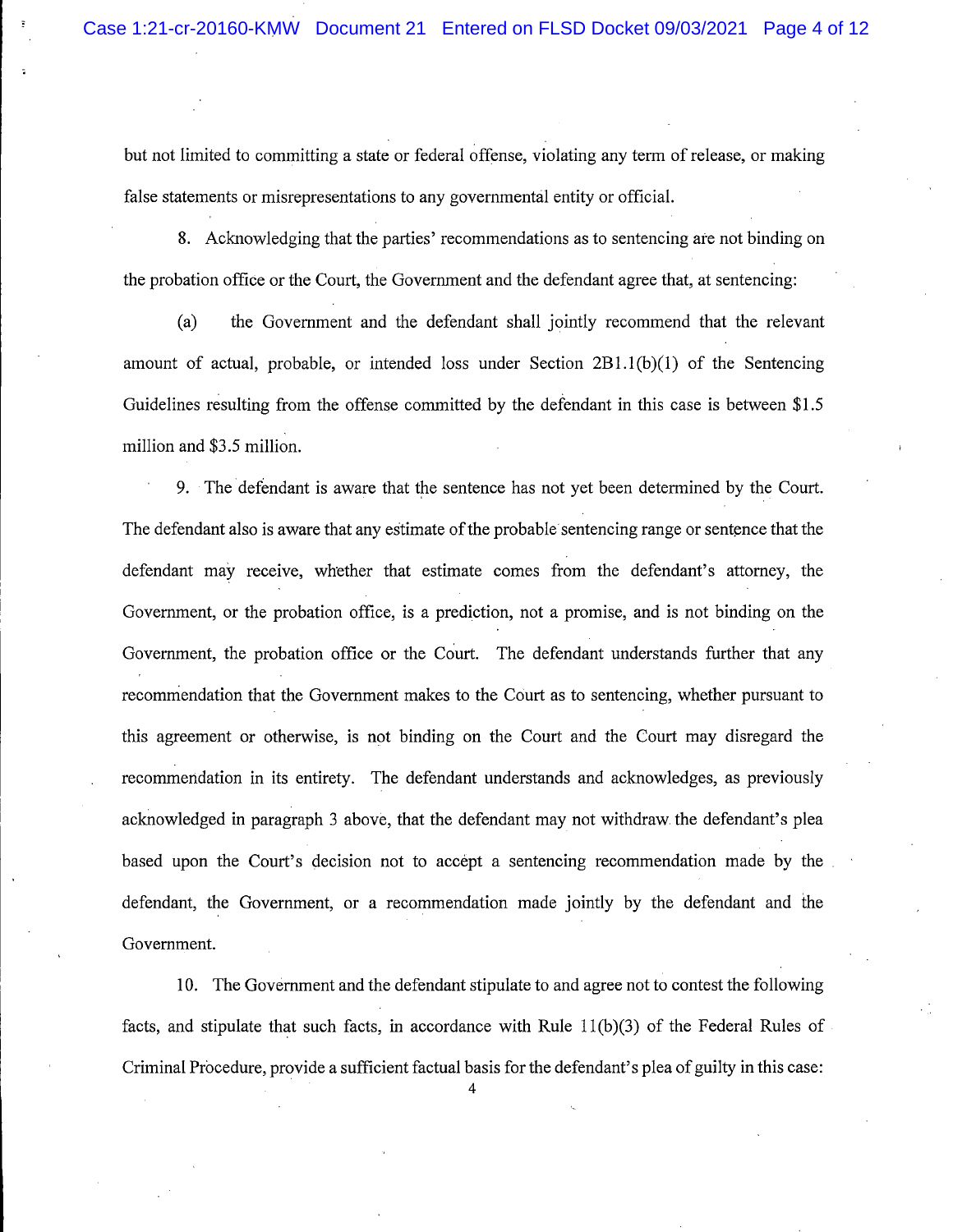#### **FACTUAL BASIS**

The Paycheck Protection Program and the Economic Injury Disaster Loan Program

The Coronavirus Aid, Relief, and Economic Security ("CARES") Act was a federal a. law enacted in March 2020, to provide financial assistance to Americans suffering economic harm from the COVID-19 pandemic. One source of relief provided through the CARES Act was the authorization of forgivable loans to businesses for job retention and certain other expenses, through a program called the Paycheck Protection Program ("PPP").

Among the types of businesses eligible for a PPP loan were individuals who operated  $<sub>b</sub>$ .</sub> under a "sole proprietorship" business structure. Such individuals were eligible to receive a maximum PPP loan of up to \$20,833 to cover lost compensation or income from the sole proprietorship. In order to be eligible to receive such a PPP loan, individuals had to report and document their income and expenses from the sole proprietorship, as typically reported to the Internal Revenue Service ("IRS") on Form 1040, Schedule C, for a given tax year. The lending institution or loan processor used this information and documents to calculate the amount of money. the individual was entitled to receive under the PPP.

The CARES Act required PPP loan applications to be processed by a participating  $\mathbf{c}$ . lender. If a PPP loan application was approved, the participating lender would fund the PPP loan using its own monies, which are guaranteed by the Small Business Administration ("SBA"). Data from the application, including information about the borrower, the total amount of the loan, and the listed number of employees, were transmitted by the lender to the SBA in the course of processing the loan.

d. The CARES Act further required that PPP loan proceeds be used by the business for certain permissible expenses—namely, payroll costs, interest on mortgages, rent, and utilities.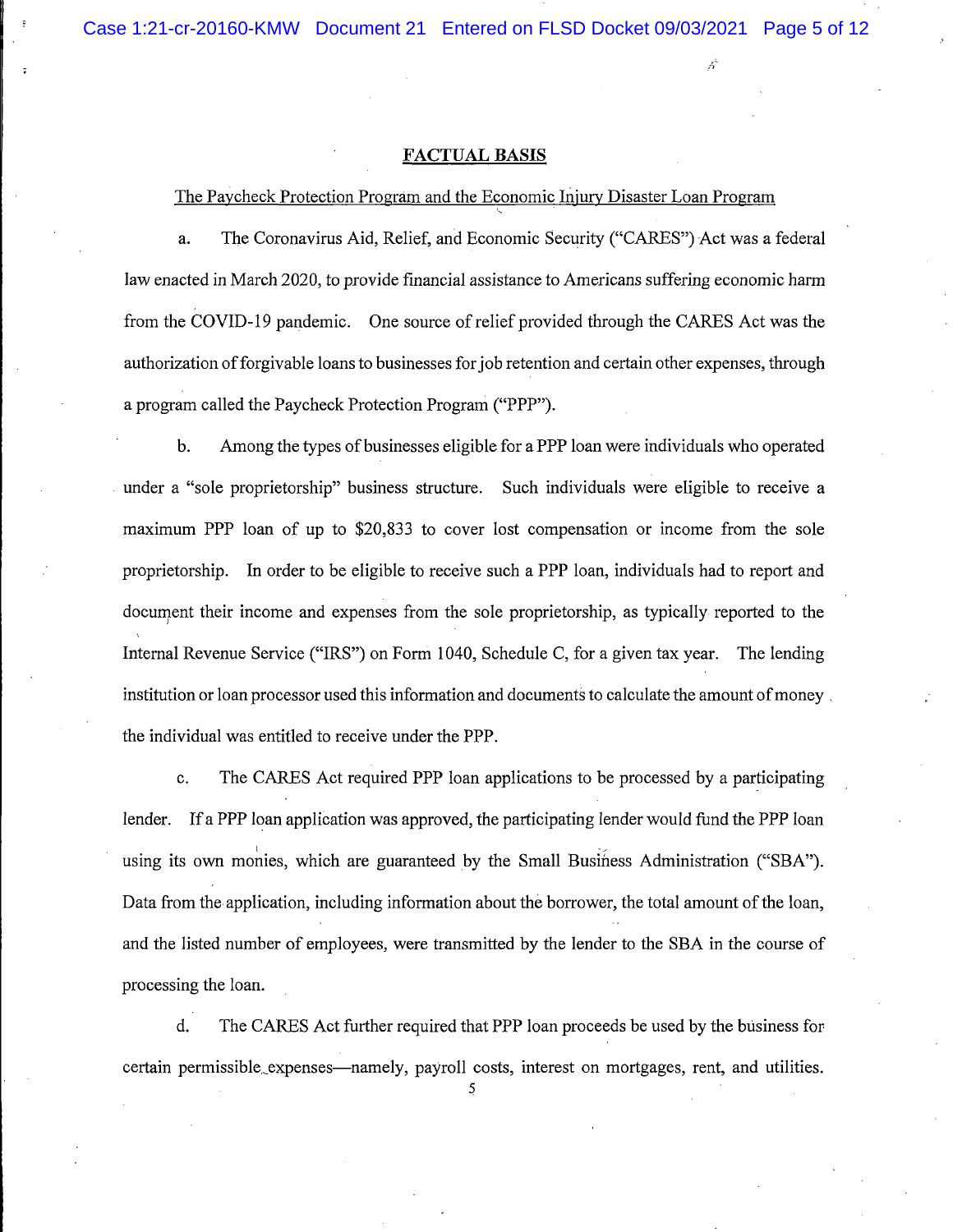Additionally, the CARES Act authorized the forgiveness of PPP loans and any interest if the business: (a) spent the loan proceeds on these items within a designated period of time after receiving the proceeds and (b) spent a certain amount of the PPP loan proceeds on payroll expenses.

## The Defendant and Related Entities

The defendant was a resident of Miami, Florida, and worked primarily as a tax e. preparer.

f. Rivero Tax Group Inc. ("RTG") was a Florida corporation that was registered on or about May 2, 2016. The defendant was the registered agent and principal of the company.

SBA Loan Processor 1 was a financial-technology company based in California. g. SBA Loan Processor 1 participated in the SBA's PPP by, among other things, acting as a service provider for small businesses and certain lenders. Small businesses seeking a PPP loan could apply through SBA Loan Processor 1, which would review the PPP loan applications. If a PPP loan application received was approved for funding, a partner financial institution disbursed the loan funds to the applicant.

h. Wells Fargo Bank, N.A. ("Wells Fargo") was a federally insured financial institution based in South Dakota.

## The Fraudulent PPP Loan Applications

i. Between in or around May 2020 and in or around June 2020, the defendant submitted approximately 118 fraudulent PPP loan applications to SBA Loan Processor 1 on behalf of himself and others.

6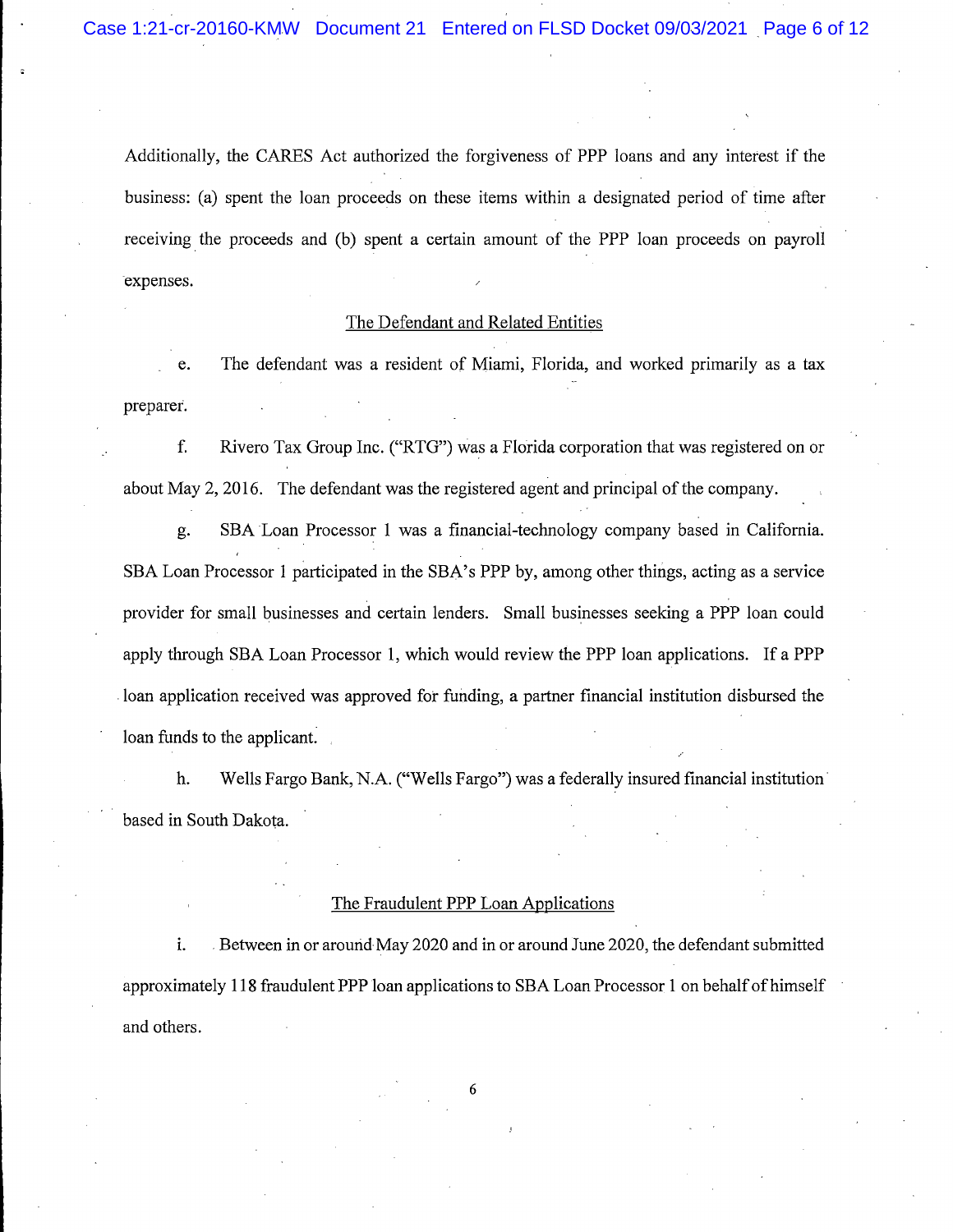All of the 118 loan applications were electronically submitted via the Internet from j. the same Internet Protocol ("IP") address—a numerical label assigned to each device connected to a computer network that uses the Internet. The IP address was registered to the defendant's residence in South Florida.

All of the 118 loan applicants applied as sole proprietorships. Ninety-nine of the k. 118 loan applicants requested \$20,583.34, which was just under the highest allowable PPP loan for a sole proprietorship  $(\$20,833)$ . Combined, the 118 PPP loan applications sought approximately \$2,334,064 in PPP loan funds

On each PPP loan application, the defendant falsely stated the named applicant's  $\mathbf{l}$ . prior-year income and expenses. In support of these false representations, the defendant repeatedly submitted false and fraudulent IRS forms, which purported to document income and expenses from the named applicant's sole proprietorship.

Specifically, nearly all of the 118 loan applications contained identical 2019 IRS m. Form 1040, Schedule C information. The 2019 IRS Form 1040, Schedule Cs declared the same costs and expenses, to the dollar, including:

- \$11,745 for material and supplies; i.
- \$850 for uniforms: ii.
- \$1,754 for cellular telephone usage; and iii.
- iv. \$6,544 for equipment.

In addition, nearly all of the 118 loan applications claimed the same number of miles n. for business-related traveled in 2019 (10,474 miles).

Approximately 47 of the 118 fraudulent PPP loan applications were funded, resulting  $\mathbf{o}$ . in the disbursement of approximately \$975,582 to the named applicants' accounts at approximately seven different financial institutions.

 $\overline{7}$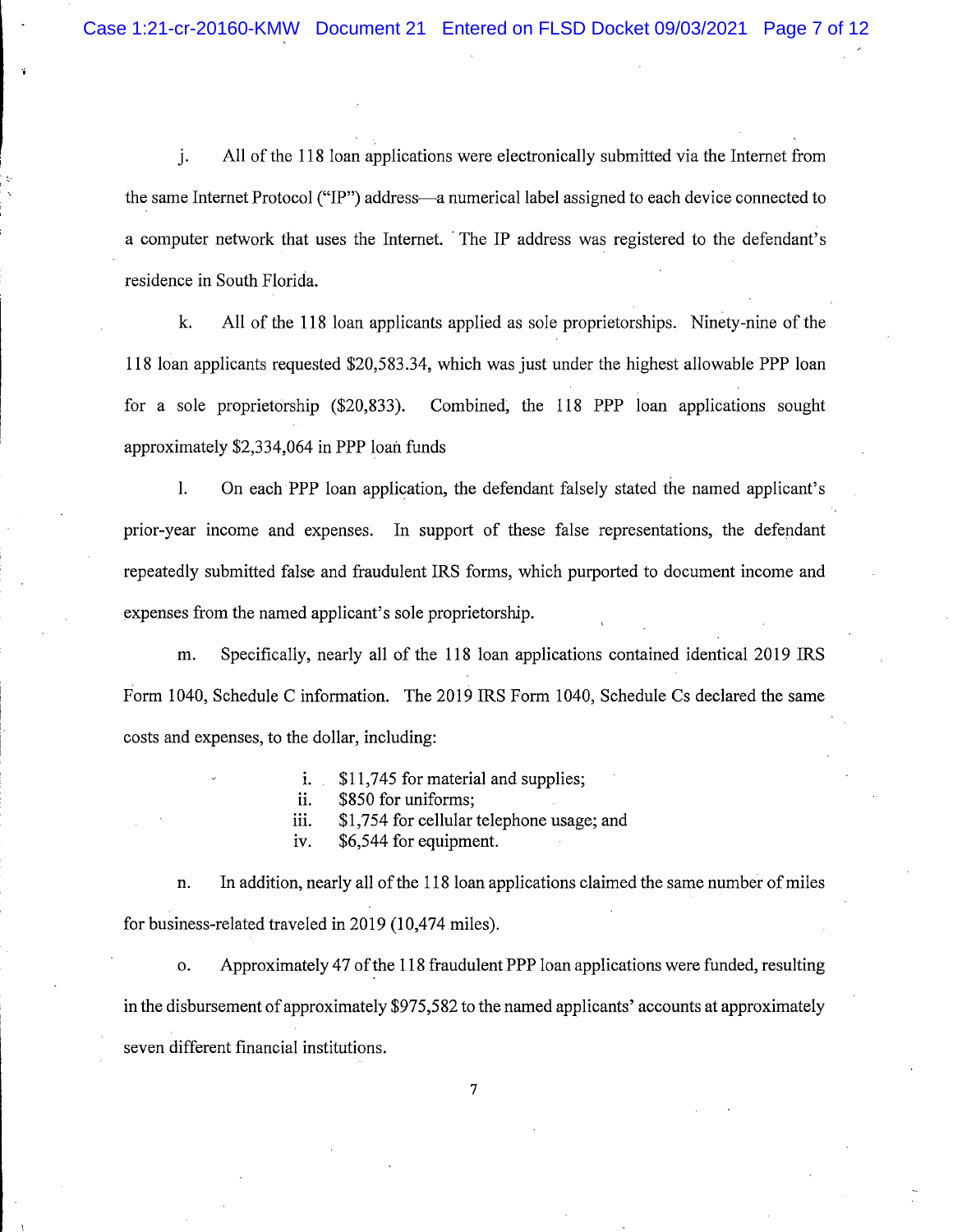## The Defendant's Fraudulent PPP Loan Application to SBA Loan Processor 1

On or about May 15, 2020, the defendant submitted a PPP loan application to SBA p. Loan Processor 1 on behalf of himself as a sole proprietorship. The application sought approximately \$15,375.01 in PPP loan funds.

The application on behalf of the defendant included a 2019 IRS Form 1040, Schedule q.

C, which reflected the following:

- i. The defendant listed his principal business or profession as "tax preparer";
- ii. The defendant claimed \$139,475 in gross receipts or sales and a net profit of \$103,653 in 2019, which was identical to nearly all of the other PPP loan applications submitted to SBA Loan Processor 1 from the defendant's IP address:
- iii. The defendant listed the same expenses as almost all of the other PPP loan applications submitted to SBA Loan Processor 1 from the defendant's IP address, including:
	- 1. \$11,745 for material and supplies:
	- 2. \$850 for uniforms;
	- 3. \$1,754 for cellular telephone usage; and
	- 4. \$6,544 for equipment; and
- iv. The defendant listed the same mileage for business-related travel (10,474 miles) as almost all of the other PPP loan applications submitted to SBA Loan Processor 1 from the defendant's IP address.

On or about May 19, 2020, the PPP loan application on behalf of the defendant r.

was approved by SBA Loan Processor 1, and a partner financial institution deposited approximately \$15,375.01 into a bank account in the name of RTG at Wells Fargo.

#### **FORFEITURE**

11. The defendant agrees, in an individual and any other capacity, to forfeit to the United States, voluntarily and immediately, any right, title, and interest to any property, real or personal, which constitutes or is derived from proceeds traceable to such violation, pursuant to 18 U.S.C.  $\S$ 981(a)(1)(C), as incorporated by 28 U.S.C. § 2461(c), and the provisions of 21 U.S.C. § 853. In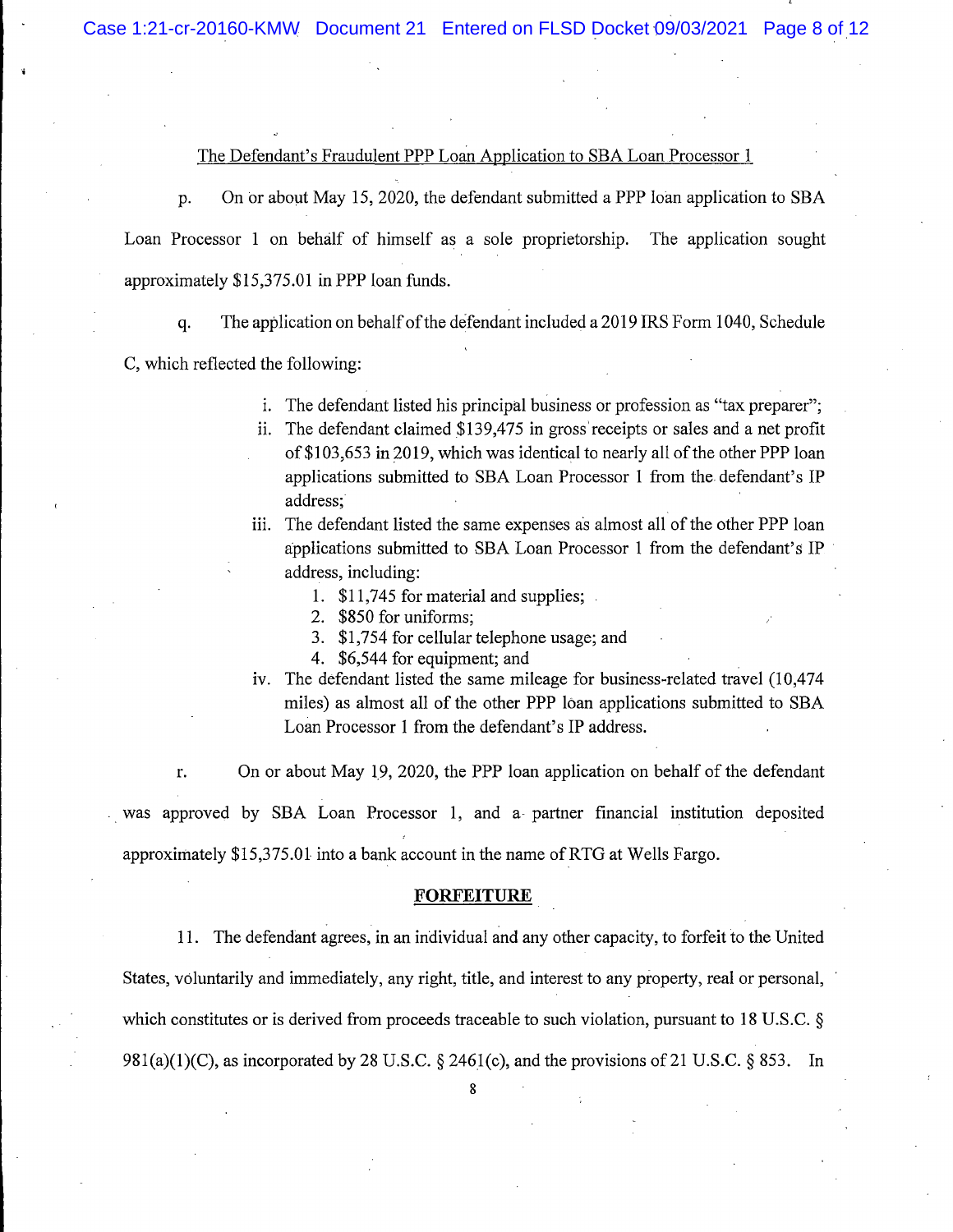addition, the defendant agrees to forfeiture of substitute property pursuant to 21 U.S.C.  $\S$  853(p). The property subject to forfeiture includes, but is not limited to:

- a. a forfeiture money judgment in the sum of \$975,582.00 in U.S. currency, which sum represents the value of the property subject to forfeiture;
- $\mathbf{b}$ . substitute property, including, but not limited to:
	- i. approximately  $$197,611.01$  formerly on deposit in 6079717002 at Wells Fargo Bank, N.A. held in the name of Rivero Tax Group, Inc.; and

T.

ii. approximately \$773,600.00 in U.S. currency seized from the defendant's residence on or about September 28, 2020. $<sup>1</sup>$ </sup>

12. The defendant further agrees that forfeiture is independent of any assessment, fine, cost, restitution, or penalty that may be imposed by the Court. The defendant knowingly and voluntarily agrees to waive all constitutional, legal, and equitable defenses to the forfeiture, including excessive fines under the Eighth Amendment to the United States Constitution. In addition, the defendant agrees to waive: any applicable time limits for administrative or judicial forfeiture proceedings, the requirements of Fed. Rs. Crim. P. 32.2 and 43(a), and any appeal of the forfeiture.

13. The defendant also agrees to fully and truthfully disclose the existence, nature and location of all assets in which the defendant has or had any direct or indirect financial interest or

 $\frac{1}{1}$  A third-party claim was filed in the administrative forfeiture proceedings for this asset. The defendant only consents to the forfeiture of his interest in the assets listed in paragraph 11b.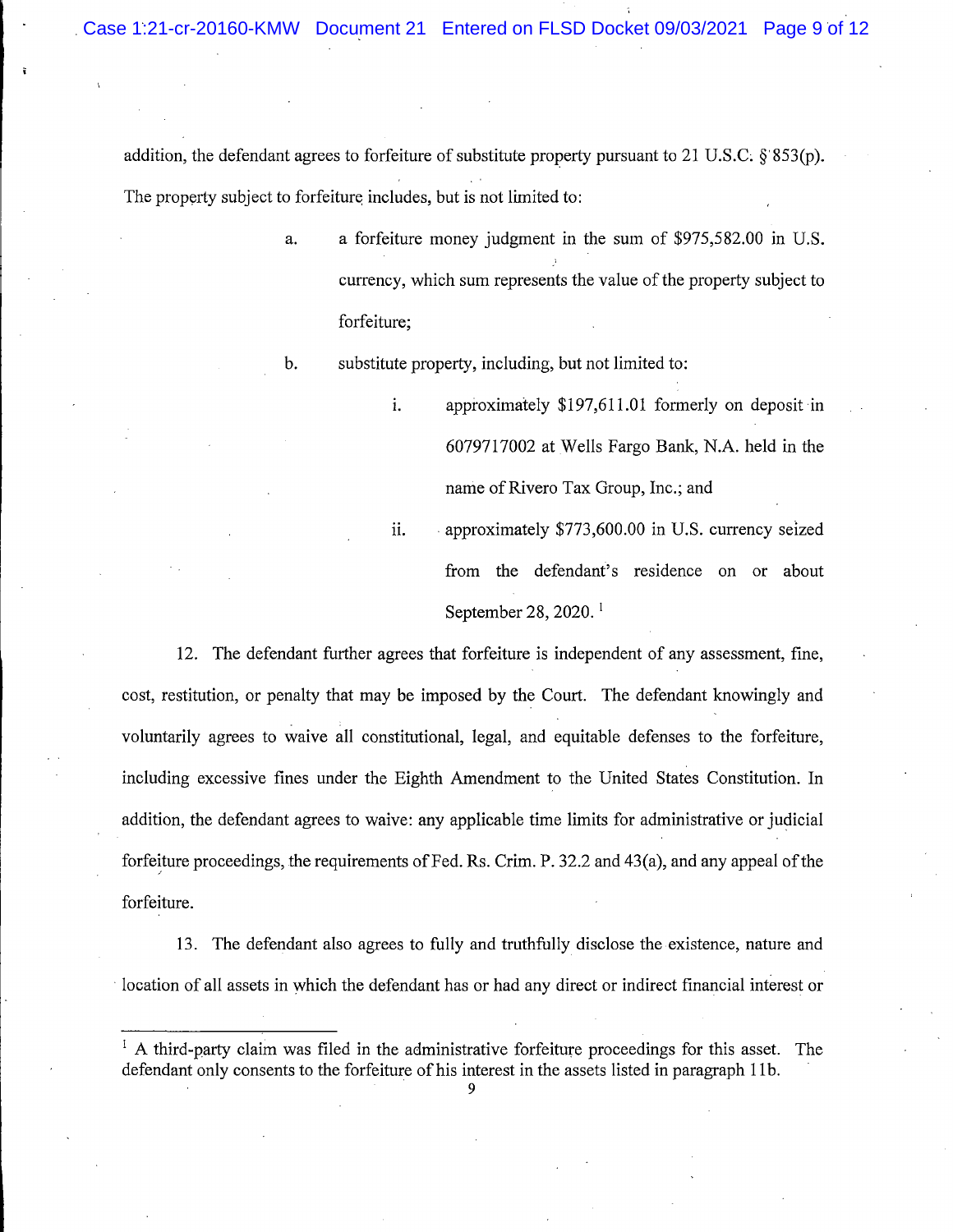control, and any assets involved in the offense of conviction. The defendant agrees to take all steps requested by the United States for the recovery and forfeiture of all assets identified by the United States as subject to forfeiture. This includes, but is not limited to, the timely delivery upon request of all necessary and appropriate documentation to deliver good and marketable title, consenting to all orders of forfeiture, and not contesting or impeding in any way with any criminal, civil or administrative forfeiture proceeding concerning the forfeiture.

14. The Government agrees to seek approval from the Department of Justice's Money Laundering and Asset Recovery Section ("MLARS") to have any assets forfeited in this case applied to the defendant's restitution judgment so long as the following conditions are met: 1) the defendant agrees, in accordance with paragraph 15 below, to submit a financial disclosure within fourteen days of the change of plea hearing; and 2) the Government determines that the defendant does not have sufficient assets to satisfy both the forfeiture money judgment and the restitution judgment in accordance with Department of Justice Policy regarding restoration requests. The defendant understands that MLARS has the sole discretion to restore forfeited assets to the restitution judgment, and there is no guarantee that the forfeited assets will in fact be applied to the restitution judgment in this case.

15. In furtherance of the satisfaction of a forfeiture money judgment entered by the Court in this case, the defendant agrees to the following:

- submit a financial statement to the Government upon request, within a. 14 calendar days from the request;
	- maintain any asset valued in excess of \$10,000, and not sell, hide, waste, encumber, destroy, or otherwise devalue such asset without prior approval of the United States;

b.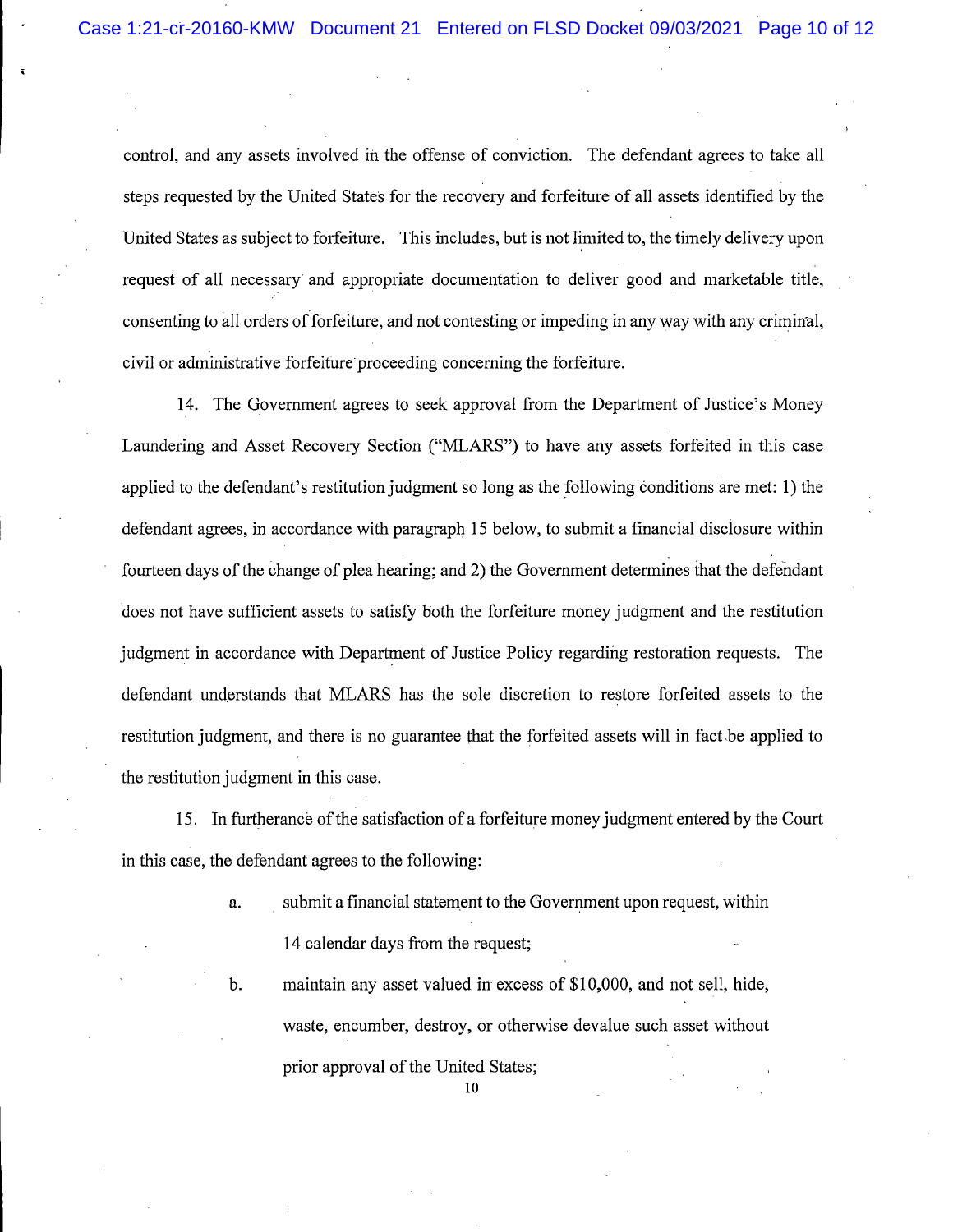- $\mathbf{c}$ . provide information about any transfer of an asset valued in excess of \$10,000 since the commencement of the offense conduct in this case to date;
- $d.$ cooperate fully in the investigation and the identification of assets, including liquidating assets, meeting with representatives of the United States, and providing any documentation requested; and
- notify, within 30 days, the Clerk of the Court for the Southern e. District of Florida and the Government of: (i) any change of name, residence, or mailing address, and (ii) any material change in economic circumstances.

The defendant further understands that providing false or incomplete information about assets, concealing assets, making materially false statements or representations, or making or using false writings or documents pertaining to assets, taking any action that would impede the forfeiture of assets, or failing to cooperate fully in the investigation and identification of assets may be used as a basis for: (i) separate prosecution, including, under 18 U.S.C. § 1001; or (ii) recommendation of a denial of a reduction for acceptance of responsibility pursuant to Section 3E1.1 of the Sentencing Guidelines.

#### **CONCLUSION**

16. This is the entire agreement and understanding between the Government and the defendant. There are no other agreements, promises, representations, or understandings.

For the United States:

# **JUAN ANTONIO GONZALEZ ACTING UNITED STATES ATTORNEY**

 $11\,$